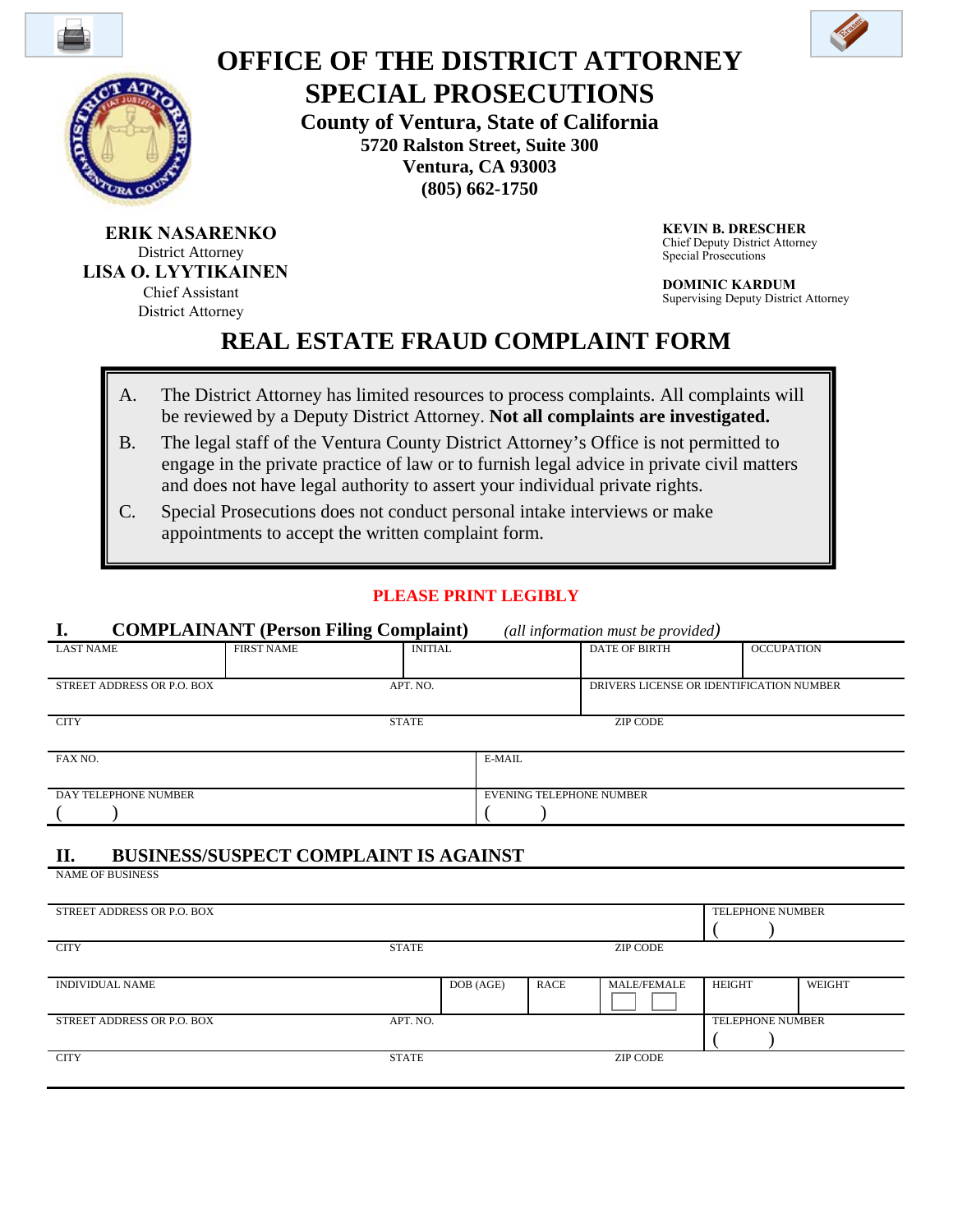#### **III. TRANSACTION INFORMATION**

| DATE OF OCCURRENCE                                                                                                               |                               | <b>LOCATION OF OCCURRENCE</b> |                                                                                                            |                                                                              |  |                                           |  |  |  |  |
|----------------------------------------------------------------------------------------------------------------------------------|-------------------------------|-------------------------------|------------------------------------------------------------------------------------------------------------|------------------------------------------------------------------------------|--|-------------------------------------------|--|--|--|--|
| <b>IDENTIFY THE TYPE OF TRANSACTION PERTAINING TO YOUR COMPLAINT</b><br>(refinance, mortgage, purchase or sale of property, etc) |                               |                               | WAS A CONTRACT SIGNED? (if yes, please attach a copy)<br>No<br>Yes                                         |                                                                              |  |                                           |  |  |  |  |
| NATURE OF COMPLAINT                                                                                                              |                               |                               |                                                                                                            |                                                                              |  |                                           |  |  |  |  |
| <b>DATE OF PURCHASE</b>                                                                                                          | PURCHASE PRICE/AMOUNT OF LOSS |                               | METHOD OF PAYMENT (check, cash, credit card, other - explain) [Include copies of payment – front and back] |                                                                              |  |                                           |  |  |  |  |
| NAME ADDRESS AND PHONE NUMBER OF WITNESSES, IF ANY:                                                                              |                               |                               |                                                                                                            |                                                                              |  |                                           |  |  |  |  |
| NAME, ADDRESS AND PHONE NUMBER OF OTHER VICTIMS, IF KNOWN:                                                                       |                               |                               |                                                                                                            |                                                                              |  |                                           |  |  |  |  |
| HOW DID YOU HEAR ABOUT THE BUSINESS? (newspaper, TV, telephone, etc)                                                             |                               |                               |                                                                                                            |                                                                              |  |                                           |  |  |  |  |
| DID YOU CONTACT THE BUSINESS ABOUT YOUR COMPLAINT?<br>NAME OF THE PERSON YOU CONTACTED<br>Yes<br>N <sub>0</sub>                  |                               |                               |                                                                                                            |                                                                              |  |                                           |  |  |  |  |
| <b>RESULT OF CONTACT</b>                                                                                                         |                               |                               |                                                                                                            | DATE YOU WERE AWARE YOU MAY BE A VICTIM OF A CRIME<br>(explain in narrative) |  |                                           |  |  |  |  |
| LIST OTHER AGENCIES YOU HAVE CONTACTED                                                                                           |                               |                               |                                                                                                            |                                                                              |  |                                           |  |  |  |  |
| HAVE YOU CONTACTED A PRIVATE ATTORNEY? IF YES, WHO?<br>Yes                                                                       | N <sub>0</sub>                |                               | ANY CIVIL LAWSUITS PENDING, INCLUDING SMALL CLAIIMS?<br>Yes                                                | N <sub>0</sub>                                                               |  | <b>ANY JUDGMENTS?</b><br>No<br><b>Yes</b> |  |  |  |  |
| MAY WE PROVIDE A COPY OF YOUR COMPLAINT AND INFORMATION TO OTHER GOVERNMENTAL OR CONSUMER AGENCIES?<br>Yes<br>N <sub>0</sub>     |                               |                               |                                                                                                            |                                                                              |  |                                           |  |  |  |  |
|                                                                                                                                  |                               |                               |                                                                                                            |                                                                              |  |                                           |  |  |  |  |

#### **IV. COMPLAINT**

Briefly explain the facts upon which you are basing your complaint (how, when and why you believe you are a victim of a crime), including first contact with suspect, individual or business and anything said or represented which later proved to be untrue. **Additional pages may be attached for further remarks.**

#### **V. DECLARATION**

**Date and sign below** *(anonymous complaints are not accepted)*

I declare, by penalty of perjury under the laws of the State of California, that the forgoing is true and correct to the best of my knowledge and that this declaration was executed at  $\frac{1}{\sqrt{2}}$ *(city/state)* on *\_\_\_\_\_\_\_\_\_\_\_\_\_\_\_\_\_\_\_\_ (date).* 

*(signature)* 

*\_\_\_\_\_\_\_\_\_\_\_\_\_\_\_\_\_\_\_\_\_\_\_\_\_\_\_\_\_\_\_\_\_\_\_\_\_* 

**WARNING: Filing a false report is a crime pursuant to Penal Code 148.5(a)**